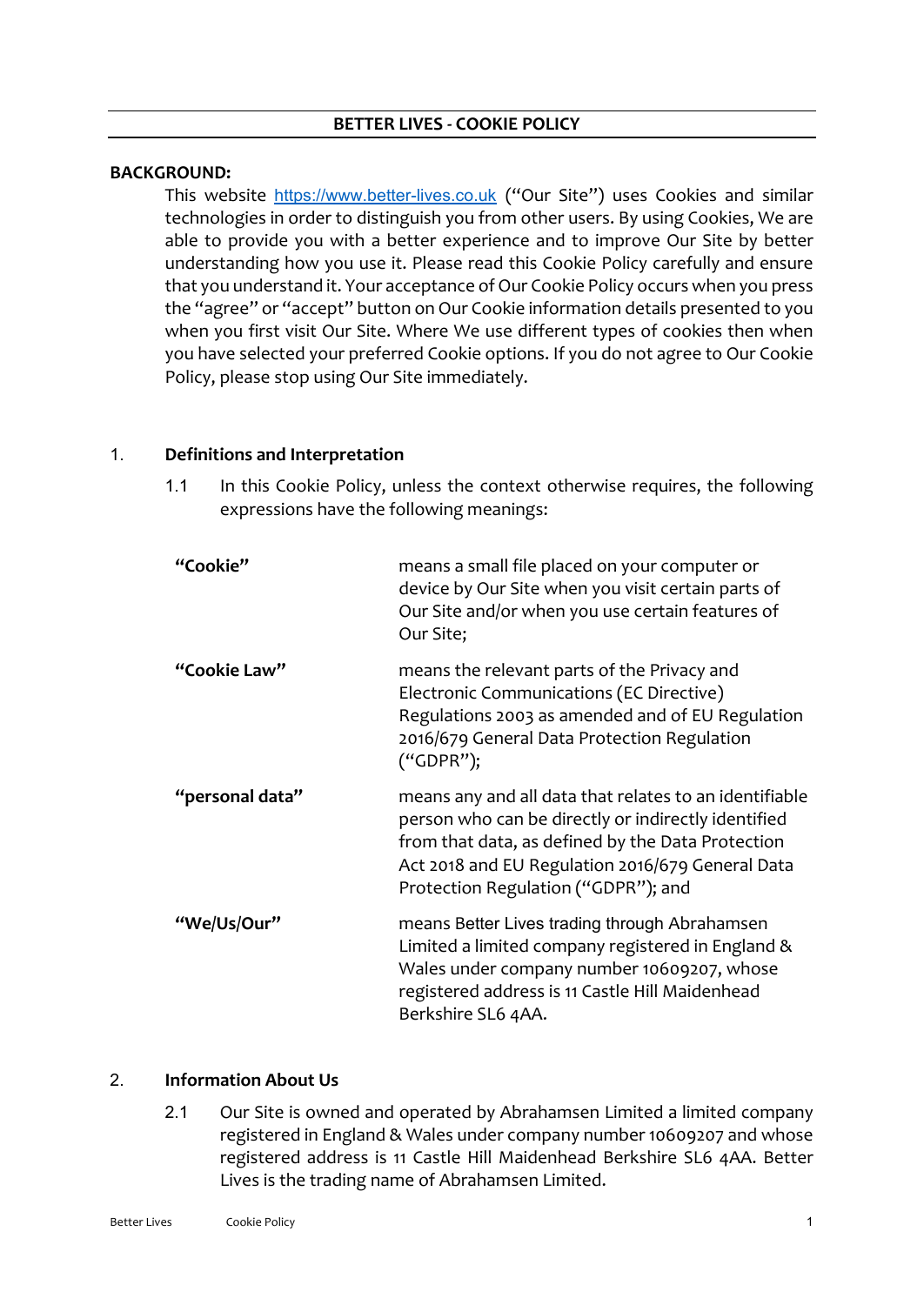2.2 Our Data Protection Officer is Peter Abrahamsen MBPsS, and can be contacted by email at [peter@better-lives.co.uk](mailto:peter@better-lives.co.uk) by telephone on +44 (0)7754 652 590 or by post at 23 Aysgarth Park Holyport Maidenhead Berkshire SL6 2HG

## 3. **How Does Our Site Use Cookies?**

- 3.1 Our Site may place and access certain first party Cookies on your computer or device. First party Cookies are those placed directly by Us and are used only by Us. We use Cookies to facilitate and improve your experience of Our Site and to provide and improve Our services. We have carefully chosen these Cookies and have taken steps to ensure that your privacy and personal data is protected and respected at all times.
- 3.2 By using Our Site, you may also receive certain third party Cookies on your computer or device. Third party Cookies are those placed by websites, services, and/or parties other than Us. Third party Cookies are used on Our Site for advertising services. For more details, please refer to section 4 below.
- 3.3 All Cookies used by and on Our Site are used in accordance with current Cookie Law. We may use some or all of the following types of Cookie:
	- 3.3.1 Strictly Necessary Cookies

A Cookie falls into this category if it is essential to the operation of Our Site, supporting functions such as logging in, your shopping basket, and payment transactions.

3.3.2 Analytics Cookies

It is important for Us to understand how you use Our Site, for example, how efficiently you are able to navigate around it, and what features you use. Analytics Cookies enable us to gather this information, helping Us to improve Our Site and your experience of it.

3.3.3 Functionality Cookies

Functionality Cookies enable Us to provide additional functions to you on Our Site such as personalisation and remembering your saved preferences. Some functionality Cookies may also be strictly necessary Cookies, but not all necessarily fall into that category.

# 3.3.4 Targeting Cookies

It is important for Us to know when and how often you visit Our Site, and which parts of it you have used (including which pages you have visited and which links you have visited). As with analytics Cookies, this information helps us to better understand you and, in turn, to make Our Site and advertising more relevant to your interests.

3.3.5 Third Party Cookies

Third party Cookies are not placed by Us; instead, they are placed by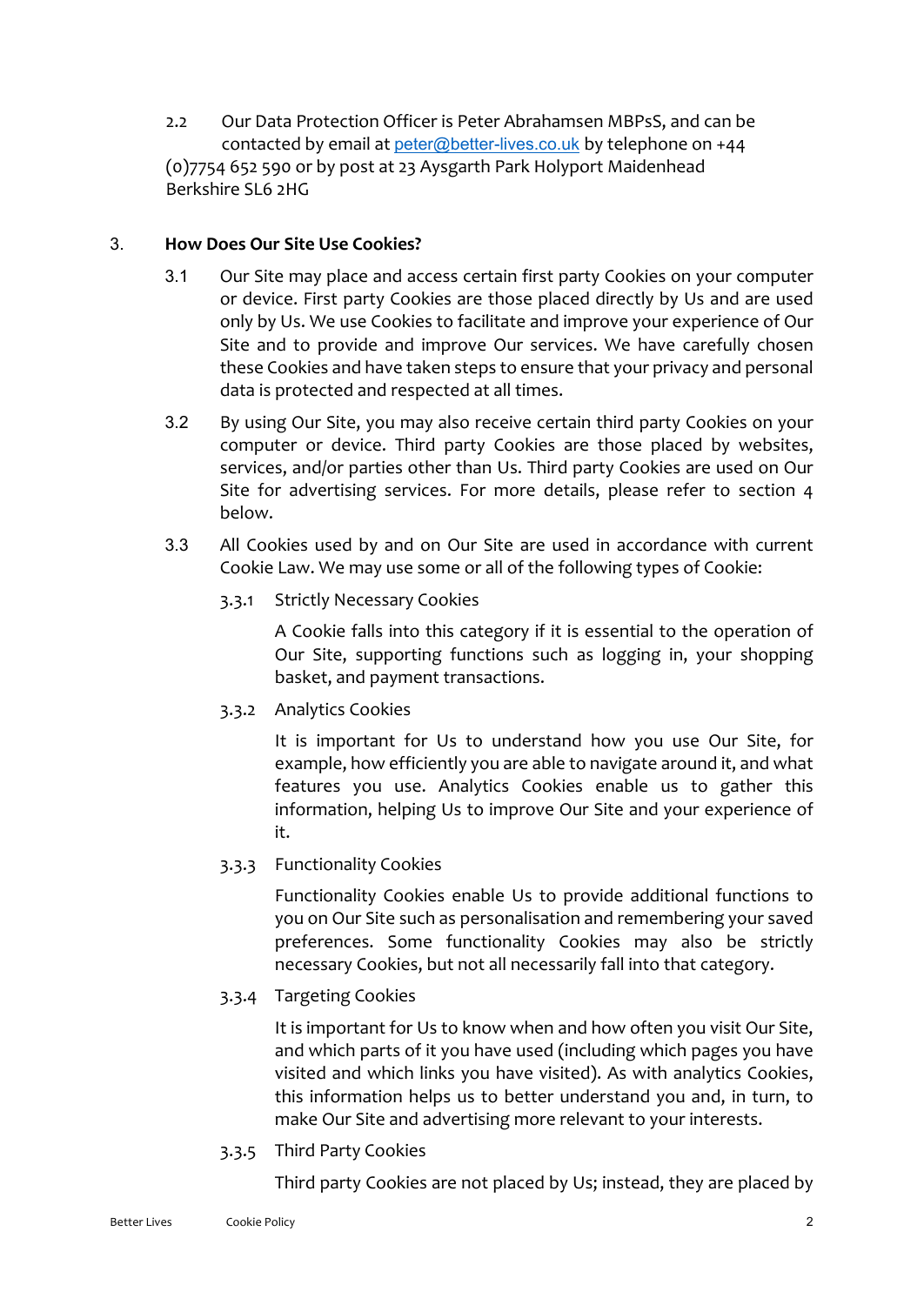third parties that provide services to Us and/or to you. Third party Cookies may be used by advertising services to serve up tailored advertising to you on Our Site, or by third parties providing analytics services to Us (these Cookies will work in the same way as analytics Cookies described above).

3.3.6 Persistent Cookies

Any of the above types of Cookie may be a persistent Cookie. Persistent Cookies are those which remain on your computer or device for a predetermined period and are activated each time you visit Our Site.

3.3.7 Session Cookies

Any of the above types of Cookie may be a session Cookie. Session Cookies are temporary and only remain on your computer or device from the point at which you visit Our Site until you close your browser. Session Cookies are deleted when you close your browser.

- 3.4 Cookies on Our Site are not permanent and will expire as indicated in the table below.
- 3.5 For more details of the personal data that We collect and use, the measures we have in place to protect personal data, your legal rights, and our legal obligations, please refer to our Privacy Policy here [https://www.better](https://www.better-lives.co.uk/privacy-policy)[lives.co.uk/privacy-policy](https://www.better-lives.co.uk/privacy-policy)
- 3.6 For more specific details of the Cookies that We use, please refer to the table below.

# 4. **What Cookies Does Our Site Use?**

| <b>Name of Cookie</b> | Purpose & Type                             | <b>Strictly Necessary</b> |
|-----------------------|--------------------------------------------|---------------------------|
| <b>CMSSESS</b>        | Session cookie                             | yes                       |
| videocookie           | a cookie that logs whether you have        | no                        |
|                       | already watched the home page vide so      |                           |
|                       | that it doen't keep popping up each time   |                           |
|                       | you vist the home page.                    |                           |
| usecookies            | a cookie that logs if you have allowed the | no                        |
|                       | use of analytics on the site               |                           |

4.1 The following first party Cookies may be placed on your computer or device:

4.2 The following third party Cookies may be placed on your computer or device:

| Name of Cookie | Purpose & Type              | Provider | <b>Strictly Necessary</b> |
|----------------|-----------------------------|----------|---------------------------|
| cf bm          | A cookie that helps   Vimeo |          | yes                       |
|                | control the vimeo           |          |                           |
|                | video player.<br>It         |          |                           |
|                | doesn't hold any            |          |                           |
|                | infoation<br>all<br>at      |          |                           |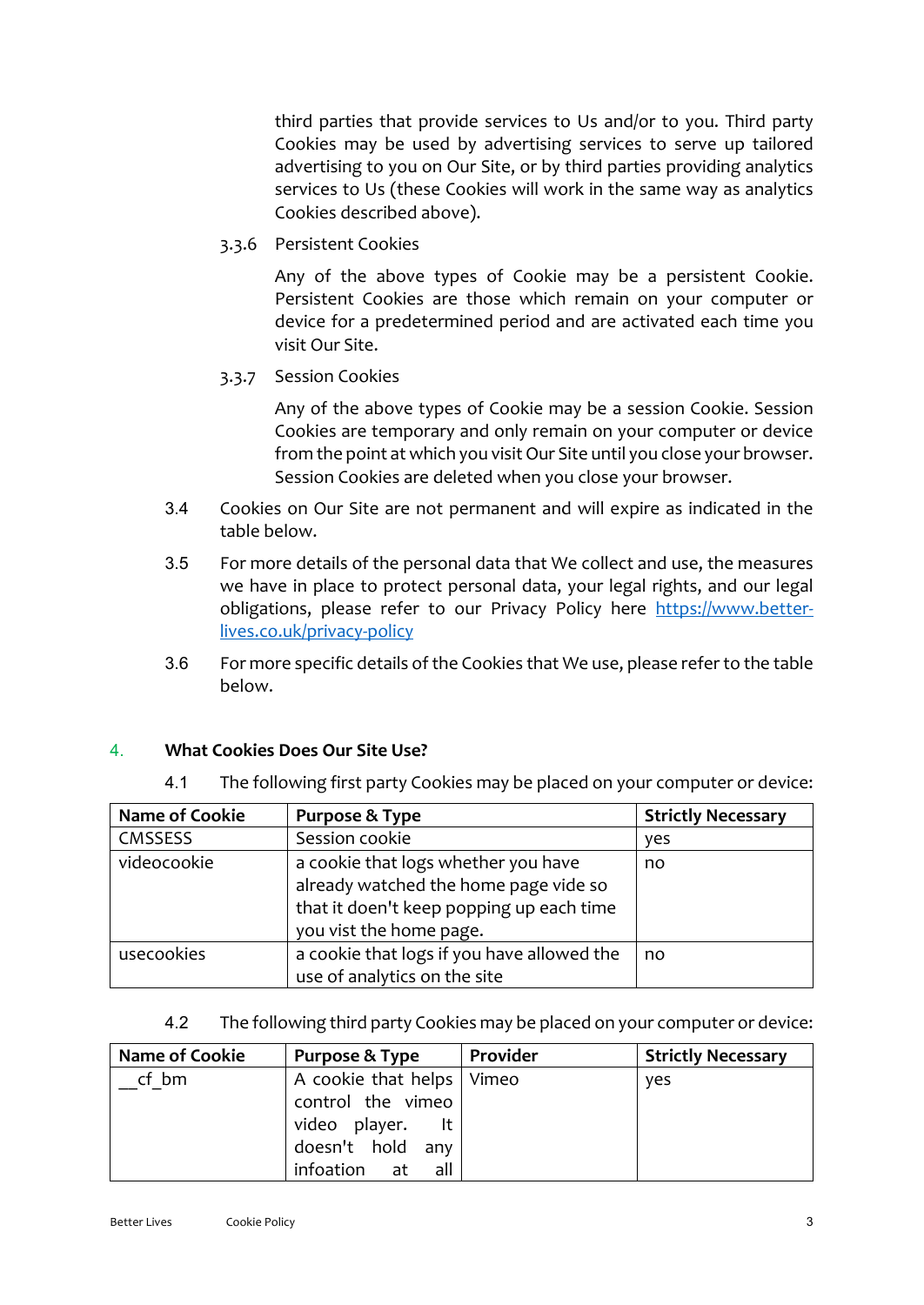| HSP<br>$\sim$ h<br>.<br>- 1.<br>٦ρ<br>,,,,<br>$\sim$ use $\sim$<br>avvut |  |  |
|--------------------------------------------------------------------------|--|--|
|--------------------------------------------------------------------------|--|--|

- 4.3 Our Site uses analytics services provided by Google Analytics. Website analytics refers to a set of tools used to collect and analyse anonymous usage information, enabling Us to better understand how Our Site is used. This, in turn, enables Us to improve Our Site and the services offered through it. You do not have to allow Us to use these Cookies, however whilst Our use of them does not pose any risk to your privacy or your safe use of Our Site, it does enable Us to continually improve Our Site, making it a better and more useful experience for you.
- 4.4 The analytics service used by Our Site uses analytics Cookies to gather the required information.

| <b>Name of Cookie</b> | Purpose & Type                | Provider | <b>Strictly Necessary</b> |
|-----------------------|-------------------------------|----------|---------------------------|
| ga                    | Analytics cookie for          | Google   | Google                    |
|                       | Google analytics              |          |                           |
| gat                   | Analytics cookie for   Google |          | Google                    |
|                       | Google analytics              |          |                           |
| gid                   | Analytics cookie for   Google |          | Google                    |
|                       | Google analytics              |          |                           |

4.5 The analytics service used by Our Site uses the following analytics Cookies:

## 5. **Consent and Control**

- 5.1 Before Cookies are placed on your computer or device, you will be shown a notice – requesting your consent to set those Cookies. By giving your consent to the placing of Cookies you are enabling Us to provide the best possible experience and service to you. You may, if you wish, deny consent to the placing of Cookies unless those Cookies are strictly necessary; however certain features of Our Site may not function fully or as intended. You will be given the opportunity to allow and/or deny different categories of Cookie that We use where appropriate.
- 5.2 In addition to the controls that We provide, you can choose to enable or disable Cookies in your internet browser. Most internet browsers also enable you to choose whether you wish to disable all Cookies or only third party Cookies. By default, most internet browsers accept Cookies but this can be changed. For further details, please consult the help menu in your internet browser or the documentation that came with your device.
- 5.3 The links below provide instructions on how to control Cookies in all mainstream browsers:
	- 5.3.1 Google Chrome: <https://support.google.com/chrome/answer/95647?hl=en-GB>
	- 5.3.2 Microsoft Internet Explorer: [https://support.microsoft.com/en](https://support.microsoft.com/en-us/kb/278835)[us/kb/278835](https://support.microsoft.com/en-us/kb/278835)